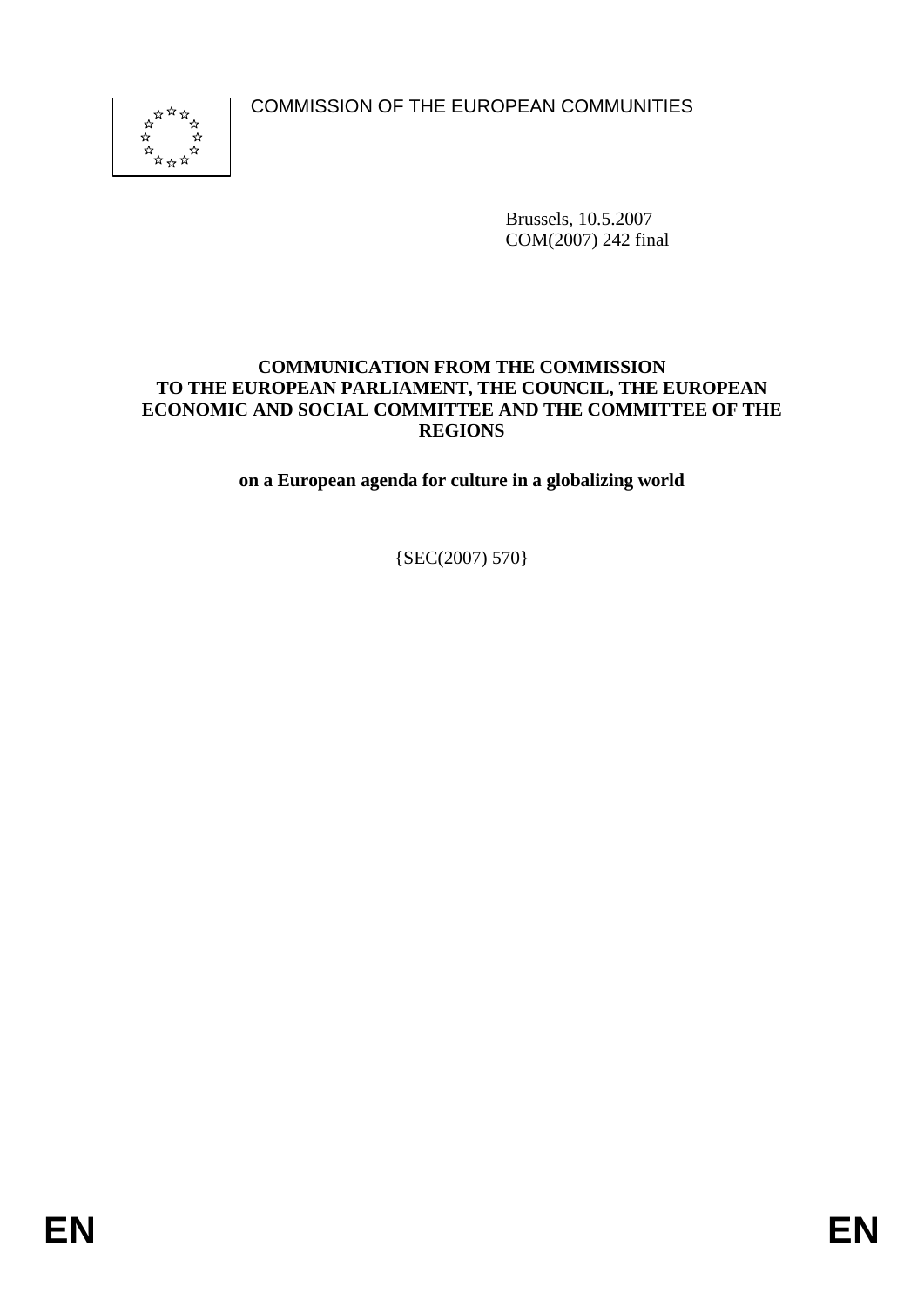#### **COMMUNICATION FROM THE COMMISSION TO THE EUROPEAN PARLIAMENT, THE COUNCIL, THE EUROPEAN ECONOMIC AND SOCIAL COMMITTEE AND THE COMMITTEE OF THE REGIONS**

#### **on a European agenda for culture in a globalizing world**

*"Culture is all the dreams and labour tending towards forging humanity. Culture requests a paradoxical pact: diversity must be the principle of unity, taking stock of differences is necessary not to divide, but to enrich culture even more. Europe is a culture or it is not."* Denis de Rougemont

#### **1. INTRODUCTION**

Culture lies at the heart of human development and civilisation. Culture is what makes people hope and dream, by stimulating our senses and offering new ways of looking at reality. It is what brings people together, by stirring dialogue and arousing passions, in a way that unites rather than divides. Culture should be regarded as a set of distinctive spiritual and material traits that characterize a society and social group. It embraces literature and arts as well as ways of life, value systems, traditions and beliefs.

As Dario Fo rightly pointed out, *"even before Europe was united in an economic level or was conceived at the level of economic interests and trade, it was culture that united all the countries of Europe. The arts, literature, music are the connecting link of Europe"*. Indeed, Europeans share a common cultural heritage, which is the result of centuries of creativity, migratory flows and exchanges. They also enjoy and value a rich cultural and linguistic diversity, which is inspiring and has inspired many countries across the world.

The originality and success of the European Union is in its ability to respect Member States' varied and intertwined history, languages and cultures, while forging common understanding and rules which have guaranteed peace, stability, prosperity and solidarity - and with them, a huge richness of cultural heritage and creativity to which successive enlargements have added more and more. Through this unity in diversity, respect for cultural and linguistic diversity and promotion of a common cultural heritage lies at the very heart of the European project. This is more than ever indispensable in a globalizing world.

In today's Europe, cultural exchanges are as lively and vibrant as ever. The freedom of movement provided for by the EC Treaty has greatly facilitated cultural exchanges and dialogue across borders. Cultural activities and the demand for cultural goods are spreading, with unprecedented access thanks to new communication tools. At the same time, globalisation has increased the exposure to more diverse cultures from across the world. This has heightened our curiosity and capacity to exchange with and benefit from other cultures, and contributed to the diversity of our societies. However, this has also raised questions about Europe's identity and its ability to ensure intercultural, cohesive societies.

World-wide, cultural diversity and intercultural dialogue have become major challenges for a global order based on peace, mutual understanding and respect for shared values, such as the protection and promotion of human rights and the protection of languages. In this respect, the entry into force of the UNESCO Convention on the protection and promotion of the diversity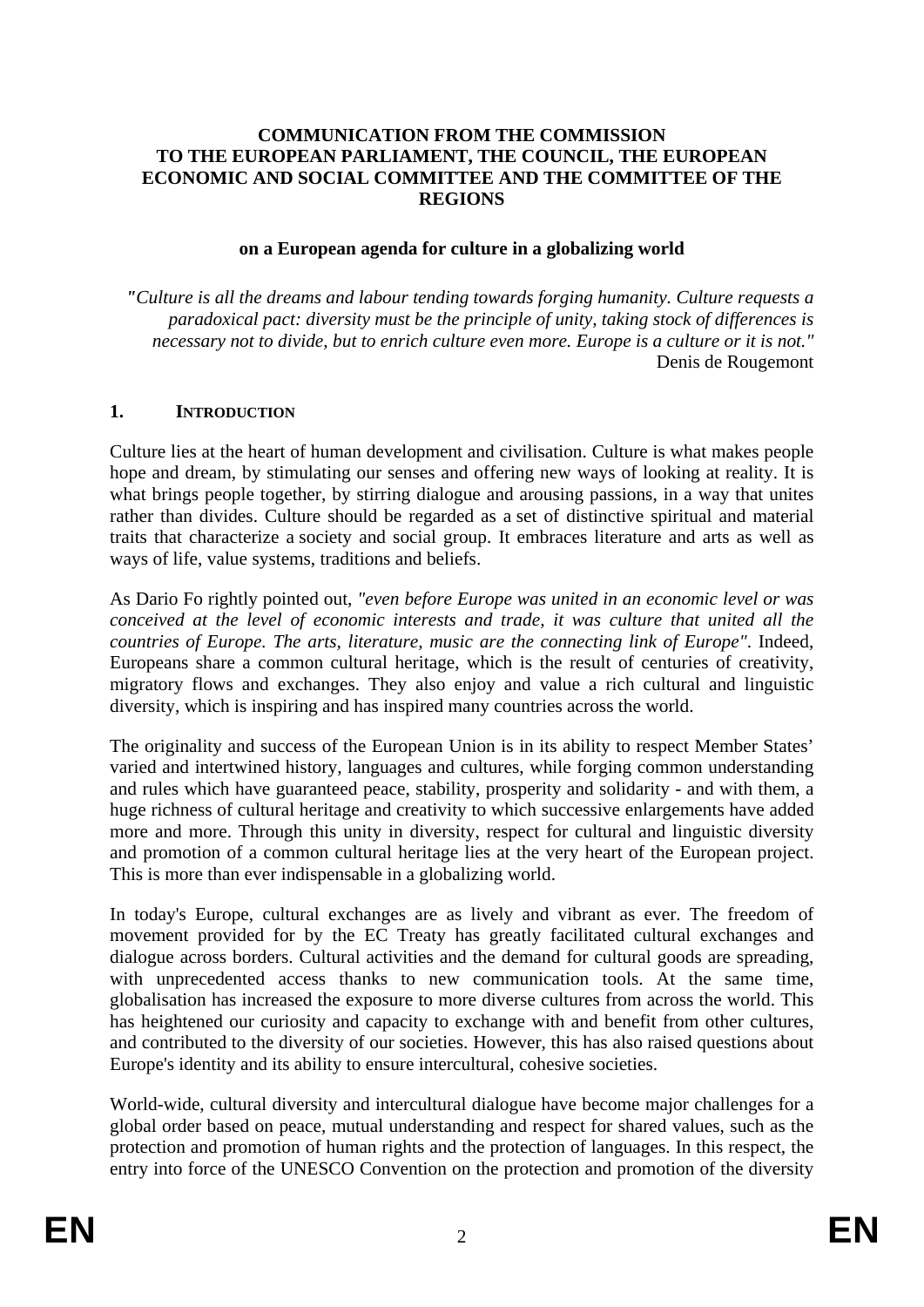of cultural expressions on 18 March 2007 is to be seen as a fundamental step, to which the EU has greatly contributed.

Europe's cultural richness and diversity is closely linked to its role and influence in the world. The European Union is not just an economic process or a trading power, it is already widely and accurately - perceived as an unprecedented and successful social and cultural project. The EU is, and must aspire to become even more, an example of a "soft power" founded on norms and values such as human dignity, solidarity, tolerance, freedom of expression, respect for diversity and intercultural dialogue, values which, provided they are upheld and promoted, can be of inspiration for the world of tomorrow.

Europe's cultural richness based on its diversity is also, and increasingly so, an important asset in an immaterial and knowledge-based world. The European cultural sector is already a very dynamic trigger of economic activities and jobs throughout the EU territory. Cultural activities also help promoting an inclusive society and contribute to preventing and reducing poverty and social exclusion. As was recognised by the conclusions of the 2007 Spring European Council, creative entrepreneurs and a vibrant cultural industry are a unique source of innovation for the future. This potential must be recognised even more and fully tapped.

# *Purpose of the Communication*

Awareness is growing that the EU has a unique role to play in promoting its cultural richness and diversity, both within Europe and world-wide. There is also acknowledgement that culture is an indispensable feature to achieve the EU's strategic objectives of prosperity, solidarity and security, while ensuring a stronger presence on the international scene.

Based on extensive consultations<sup>1</sup>, this Communication explores the relationship between culture and Europe in a globalizing world and proposes objectives for a new EU agenda for culture. This agenda is to be shared by all stakeholders (the Commission, Member States and involving civil society and the European Parliament). The Commission therefore also seeks to establish new partnerships and methods for cooperation between them.

# **2. THE CONTRIBUTION OF THE EU TO CULTURE<sup>2</sup>**

'Culture' is generally recognised as complex to define. It can refer to the fine arts, including a variety of works of art, cultural goods and services. 'Culture' also has an anthropological meaning. It is the basis for a symbolic world of meanings, beliefs, values, traditions which are expressed in language, art, religion and myths. As such, it plays a fundamental role in human development and in the complex fabric of the identities and habits of individuals and communities.

In the context of this Communication, the main focus will be on the importance of the various facets of culture in developing strategies both within the EU and with third countries.

1 See http://ec.europa.eu/culture/eac/communication/consult\_en.html and

http://ec.europa.eu/development/body/theme/human\_social/pol\_culture1\_en.htm 2

For further details, see the annexed staff working paper "Inventory of Community actions in the field of culture".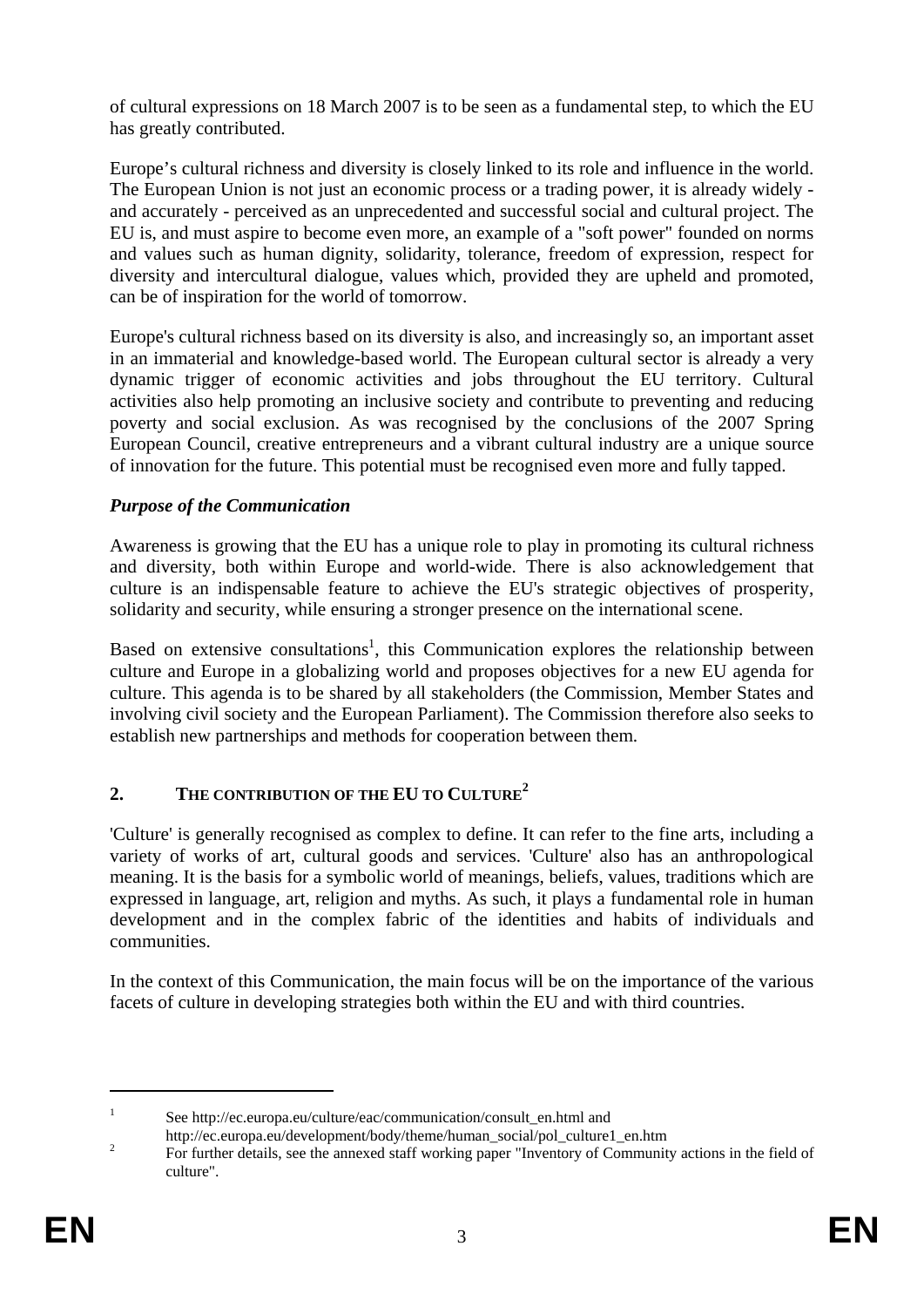The basis for the action of the EU in the field of culture lies in the Treaty. Article 151 states that:

*"The Community shall contribute to the flowering of the cultures of the Member States, while respecting their national and regional diversity and at the same time bringing the common heritage to the fore."* 

*"Action by the Community shall be aimed at encouraging cooperation between Member States and, if necessary, supporting and supplementing their action …."* 

*"The Community and the Member States shall foster cooperation with third countries and the competent international organisations in the sphere of culture, in particular the Council of Europe."* 

*"The Community shall take cultural aspects into account in its action under other provisions of this Treaty, in particular in order to respect and to promote the diversity of its cultures."* 

Culture is and will therefore primarily remain a responsibility of Member States; in some countries it is largely dealt with at the regional or even local level. Article 151 does not provide, for example, for harmonisation of the laws and regulations of the Member States. Action at EU level is to be undertaken in full respect of the principle of subsidiarity, with the role of the EU being to support and complement, rather than to replace, the actions of the Member States, by respecting their diversity and stimulating exchanges, dialogue and mutual understanding.

### *2.1. The role of the EU's internal policies and programmes*

The EU already contributes to promoting cultural activities in Europe through its programmes and policies in many ways:

- The Community's culture programmes have been very productive. The present Culture Programme  $(2007-2013)^3$  will go further in facilitating mutual understanding, stimulating creativity, and contributing to the mutual enrichment of our cultures. It will help thousands of cultural organisations to create and implement cultural and artistic projects improving the knowledge and dissemination of European cultural heritage, promoting cultural exchanges, artistic and literary creation, and literary translation. It will also support bodies active at European level in the field of culture and give recognition to major European cultural achievements through European prizes in architecture, cultural heritage and music as well as European Capitals of Culture.
- Many other programmes have a huge positive impact on culture either through specific cultural projects, the use of foreign languages which they promote, the close link between learning and culture or the personal cultural experiences they stimulate: among these programmes are "Europe for Citizens"  $(2007-2013)^4$ ,

<sup>3</sup> Decision No 1855/2006/EC of the European Parliament and of the Council of 12 December 2006 (OJ L  $372, 27.12.2006$ .

Decision No 1904/2006/EC of the European Parliament and of the Council of 12 December 2006 (OJ L 378, 27.12.2006).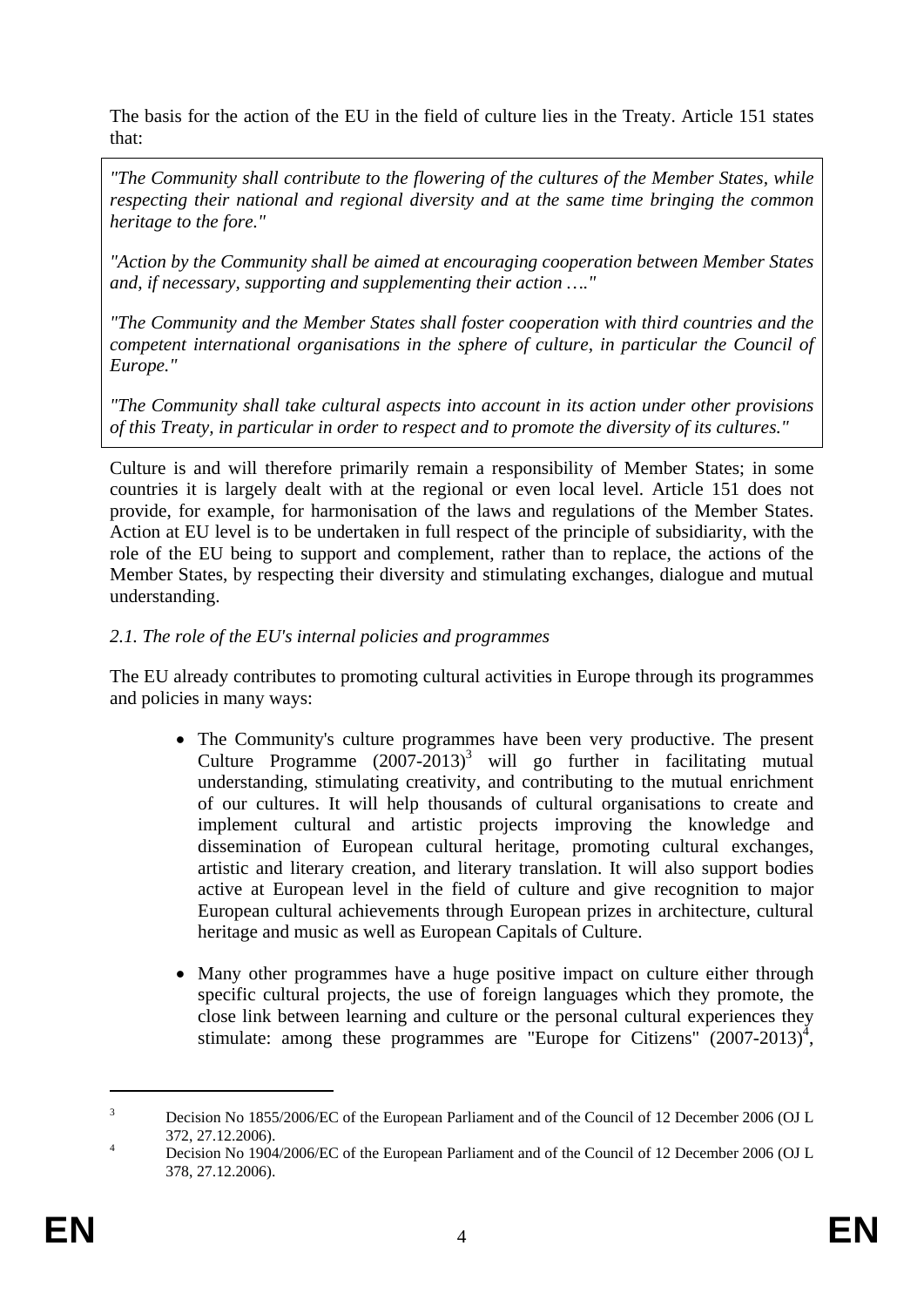which is also based on the culture article of the Treaty and promotes active European citizenship as well as programmes supporting lifelong learning (including Erasmus and Erasmus Mundus), multilingualism and exchanges of young people.

- In the cinema and audiovisual sector, the MEDIA programme<sup>5</sup>, in place since 1991, promotes the competitiveness of the European audiovisual industry. It is also designed to promote intercultural dialogue, increase mutual awareness amongst European cultures and develop cultural potential. Furthermore, a Recommendation on film heritage and the competitiveness of related industrial activities was adopted on 16 November 2005 setting out concrete actions in the field of film heritage.
- A range of other Community funding programmes make an important contribution to culture. Support offered by the Cohesion policy or rural development policy can be instrumental in promoting, for example, the restoration of cultural heritage and the promotion of creative industries in view of enhancing the attractiveness of regions or supporting the training of cultural professionals. This is also the case for information society development (e.g. the Digital Libraries Initiative which aims at making Europe's diverse cultural and scientific heritage easier to access online) or research (with the Research Framework Programmes).

A number of Community policies also play an important role in shaping the regulatory framework for the cultural sector.

For the Community's action under Article 151(4) of the Treaty, the challenge is often to strike the right balance between different legitimate public policy objectives, including the promotion of cultural diversity.

- There is a strong link between the promotion of culture and creativity and EU copyright and related rights legislation. This legislation protects the rights of authors, producers and artists to ensure they receive adequate revenue for their works while allowing a wide dissemination of protected works or phonograms, thereby promoting citizens' access to Europe's rich and diverse cultural heritage.
- The "Television without Frontiers" Directive, adopted in 1989, by setting the conditions for the transmission across borders of TV broadcasts within the European internal market, has created a legal framework for the free circulation of European audiovisual content within the EU. This has contributed significantly to the strengthening of media pluralism and cultural diversity. In this context, cultural diversity is also fostered through promotion measures for European and independent productions.

<sup>5</sup> Decision No 1718/2006/EC of the European Parliament and of the Council of 15 November 2006 (OJ L 327, 24.11.2006).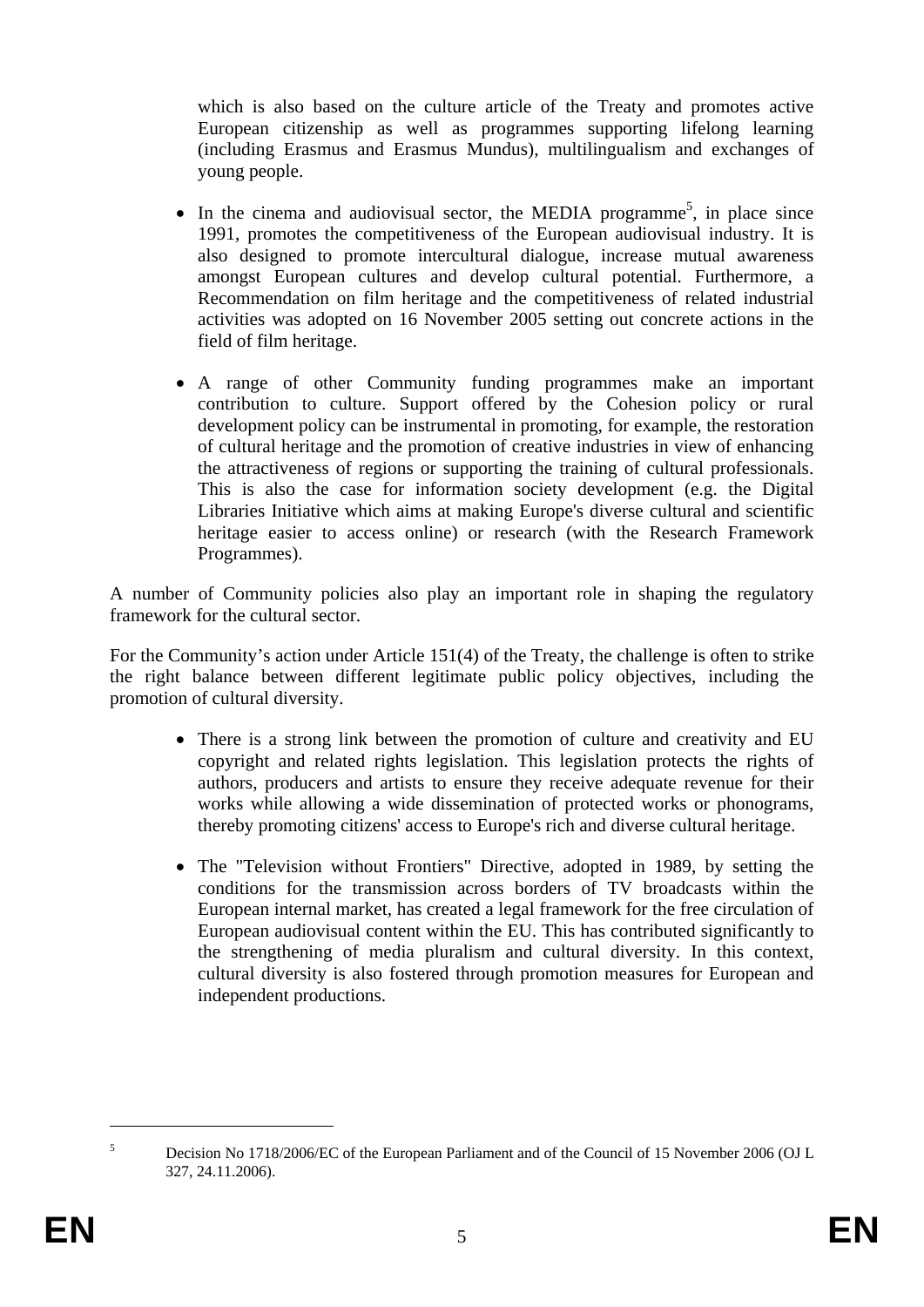- In state aid, following the introduction of Article  $87(3)(d)^6$  by the Maastricht Treaty, cultural considerations play a role. Under this provision the Commission has in the past approved a wide range of national measures which have benefited such diverse areas as museums, national heritage, theatre and music-productions, printed cultural media, and the cinematographic and audiovisual sector.
- The EU has designated 2008 the European Year of Intercultural Dialogue<sup>7</sup> to give expression and a high profile to best practices and processes of intercultural dialogue aiming at establishing a sustainable strategy beyond 2008. Particular attention will be paid to the multilingual dimension of this dialogue.
- Finally, on the basis of existing Community funding programmes, the Commission wishes to make 2009 a European Year of Creativity and Innovation through education and culture in order to raise public awareness, promote policy debate within Member States, and contribute to fostering creativity, innovation and intercultural competences.

In recent years, Member States have explored new forms of flexible cooperation in order to work together more closely in the pursuit of shared objectives. The Council has agreed on a multi-annual work plan for the period 2005-2007<sup>8</sup> and flexible forms of cooperation on specific topics, such as the mobility of museum collections, have developed. Regular ministerial conferences have also contributed to exchanges of best practices and dialogue on policies.

The European Parliament has regularly called for strengthened cooperation in its reports and recommendations<sup>9</sup>. Furthermore, the European Economic and Social Committee and the Committee of the Regions have underlined the role of organised civil society and of local and regional authorities.

These experiences, combined with the results of the broad consultation processes undertaken in preparing this Communication, have led the Commission to the conclusion that the time is now ripe to develop a common cultural agenda and new partnerships and methods for cooperation with Member States, civil society and third countries.

# *2.2. EU's external relations*

Culture is recognized as an important part of the EU's main cooperation programmes and instruments<sup>10</sup>, and in the Union's bilateral agreements with third countries. It is also a key element of the co-operation developed with the Council of Europe, which has allowed the joint implementation of the European Heritage Days as well as some actions in the Western Balkans.

<sup>6</sup> 'Aid to promote culture and heritage conservation where such aid does not affect trading conditions and competition in the Community to an extent that is contrary to the common interest, may be considered to be compatible with the common market'.

Decision No 1983/2006/EC of the European Parliament and of the Council of 18 December 2006 (OJ L  $412, 30.12.2006$ ).

Conclusions of the 2616th Council meeting Education, Youth and Culture, 15-16 November 2004.  $\overline{Q}$ 

Ref. Report on cultural cooperation in the European Union – Giorgio Ruffolo - A5-0281/2001.

Such as the Cotonou Agreement with the African, Caribbean and Pacific States, the Neighbourhood and Partnership Programme with neighbouring countries and Russia, and the Development and Cooperation instrument concerning Asia and Central and Latin America.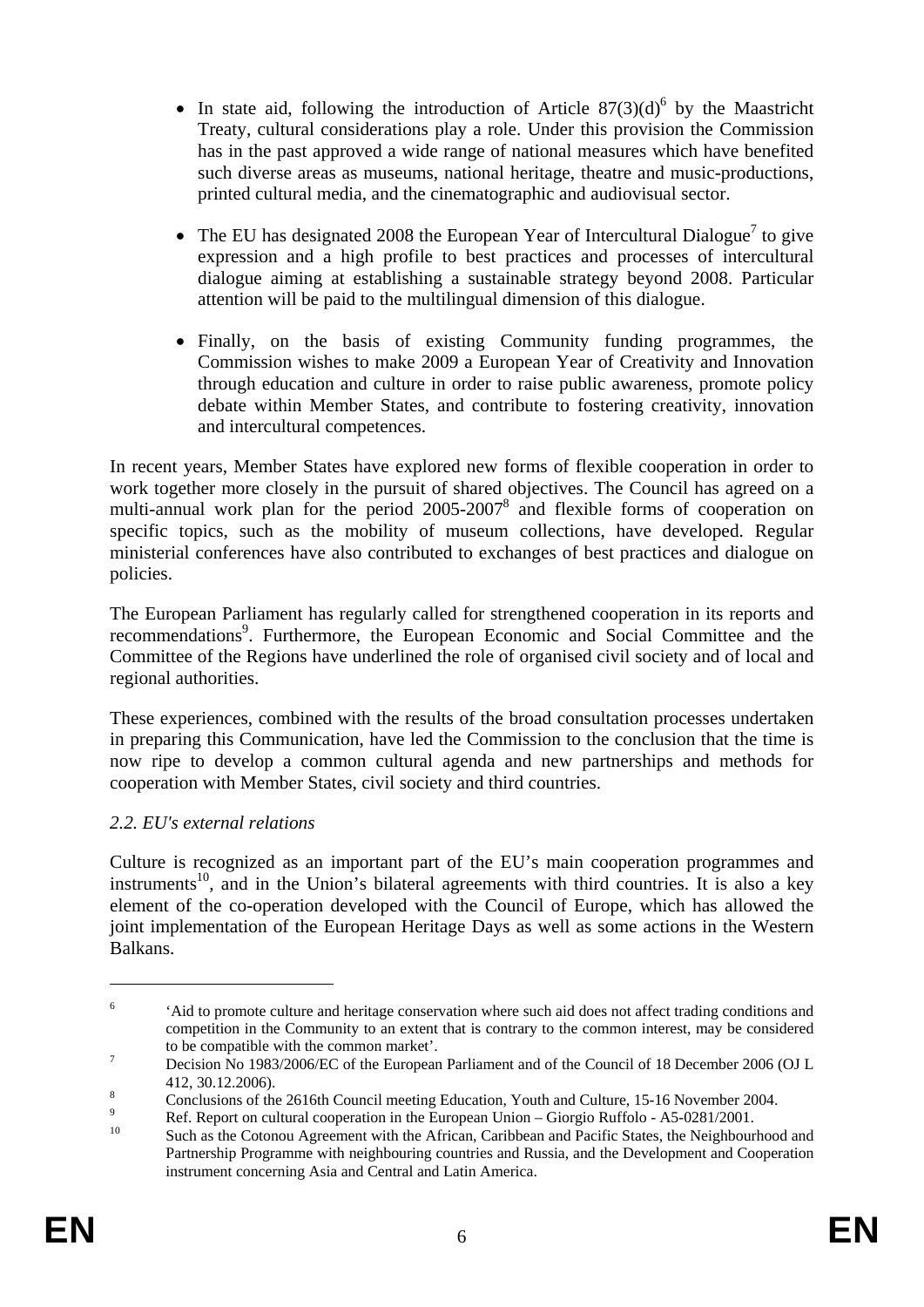A wide variety of cultural projects and programmes have been implemented for many years as part of the Union's financial and technical assistance across all developing regions of the world. These cultural actions target the preservation and restoration of heritage sites, the production and circulation of works of art, the creation or restoration of museums, the local capacity-building of cultural operators and artists and the organisation of major cultural events. The Commission also runs funds and actions to support the emergence and strengthening of cultural industries, in particular the cinema and audiovisual sector, in partner countries, as well as promote local access to culture and cultural diversity in third countries.

In close connection with this, the Union has increasingly focused on promoting support for human rights, including the protection and promotion of cultural rights, the rights of indigenous peoples as well as the rights of persons belonging to minorities and socially marginalized people.

Intercultural dialogue as one of the main instruments of peace and conflict prevention is obviously among the basic objectives of such actions. Priority actions in that direction were launched under the impetus of a consultative group set up by the Commission's President, which also led *inter alia* to the setting-up, in Alexandria, of the Anna Lindh Euro-Mediterranean Foundation for the Dialogue between Cultures, and the creation of specific debate on culture within the political dialogues with many third countries.

The Commission has also recently begun to reinforce its public diplomacy, including cultural events, often involving cooperation with and among Member States' cultural institutions to convey important messages in third countries about Europe, its identity and its experience of building bridges between different cultures.

On a more general level, the Commission has tabled multi-annual thematic programmes under the financial perspectives 2007-2013 in order to finance Community interventions in developing countries and regions, on the one hand, and at international level, on the other hand. The thematic programmes "Investing in People" and "Non-state Actors and Local Authorities in Development" are available to complement geographical cooperation through the country strategy papers in the field of culture. Recent opinion polls clearly show that, under the pressure of globalization, the great majority of Europe's citizens – led by the Heads of State and Government in June 2006<sup>11</sup> - want Europe to be more present in the world, with an external policy which well reflects its values. Culture is of course central to this multilateral, consensus-building approach.

The rapid entry into force of the UNESCO Convention on the Protection and Promotion of the Diversity of Cultural Expressions illustrates the new role of cultural diversity at international level: as parties, the Community and its Member States have committed themselves to strengthen a new cultural pillar of global governance and sustainable development, notably through enhancing international cooperation.

# **3. OBJECTIVES FOR A EUROPEAN AGENDA FOR CULTURE**

The extensive consultation process carried out in 2006 has enabled the Commission to identify a strong consensus for a new EU agenda for culture, so as to build on past

<sup>11</sup> When the European Council approved the Commission's proposal 'Europe in the World – Some Practical Proposals for Greater Coherence, Effectiveness and Visibility' – COM(2006) 278.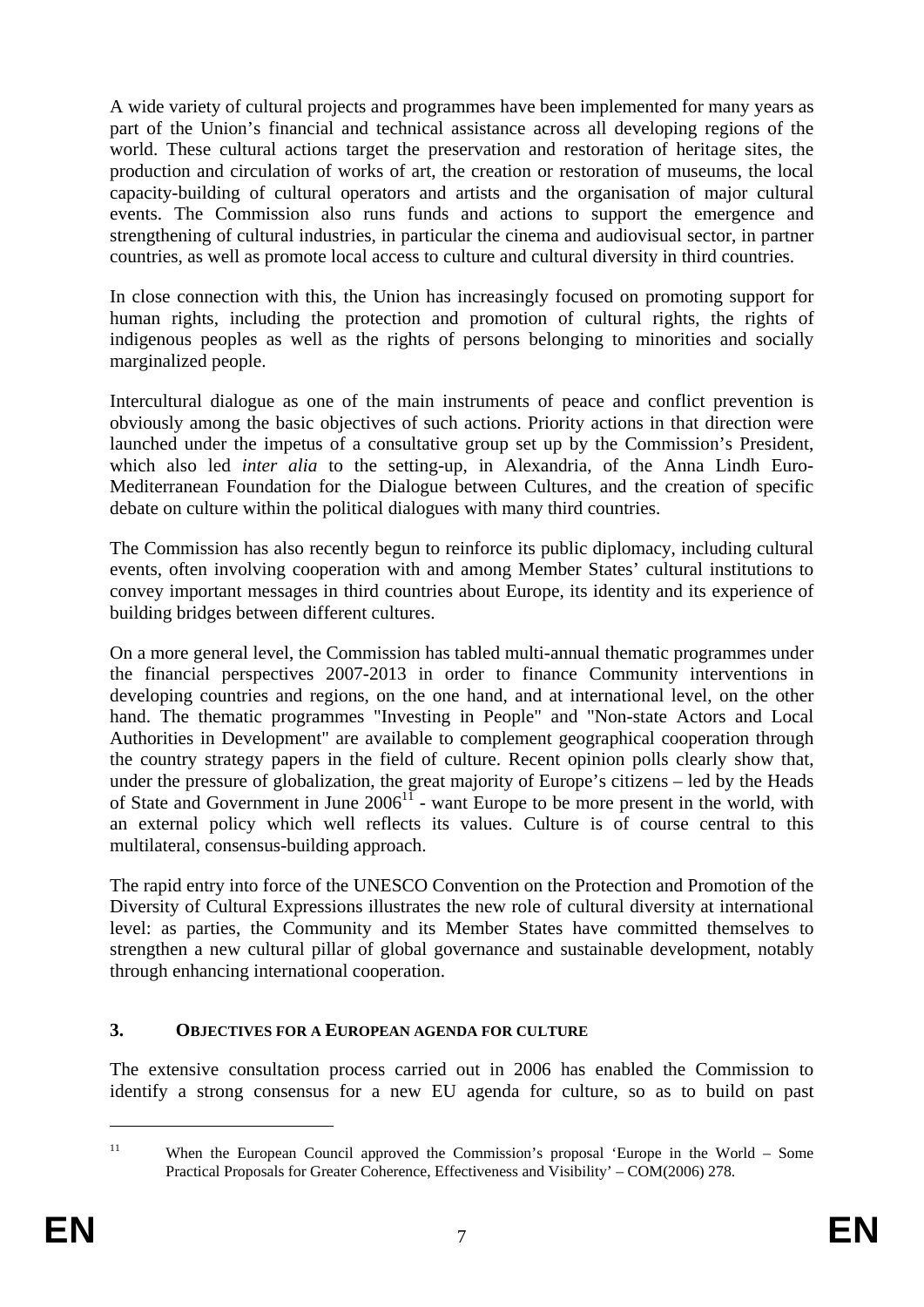achievements and reinforce on-going activities. This would be built on three interrelated sets of objectives:

- promotion of cultural diversity and intercultural dialogue;
- promotion of culture as a catalyst for creativity in the framework of the Lisbon Strategy for growth and jobs;
- promotion of culture as a vital element in the Union's international relations.

These objectives would guide EU action in the future. Each actor would be called upon to contribute, in full respect of the principle of subsidiarity:

- for the Member States and their regions, this would mean further developing their policies in these areas with reference to common objectives and an endeavour to steer joint activities *inter alia* through an open method of coordination and exploring opportunities offered by EU funding;
- for stakeholders in the field of culture, such as professional organisations, cultural institutions, non-governmental organisations, European networks, foundations, etc., this would mean a close engagement in dialogue with EU institutions and support for the development of new EU policies and actions, as well as developing dialogue among themselves;
- for the Commission, this would mean mobilising its internal and external policies, Community funding programmes, as well as a renewed role of animation, exchange of good practice and dialogue with the full range of actors;
- for all actors, this would mean a renewed sense of partnership and ownership of EU action to achieve these objectives.

The following section explains each of these broad objectives in greater detail.

# *3.1. Cultural diversity and intercultural dialogue*

*"It is art that can structure the personalities of young people with a view to open their minds, to instil the respect of others and the desire of peace."* Yehudi Menuhin

The flowering of the cultures of the Member States in respect of their national and regional diversity is an important EU objective assigned by the EC Treaty. In order to simultaneously bring our common heritage to the fore and recognise the contribution of all cultures present in our societies, cultural diversity needs to be nurtured in a context of openness and exchanges between different cultures. As we live in increasingly multicultural societies, we need therefore to promote intercultural dialogue and intercultural competences. These are also essential in the context of a global economy with regard to enhancing the employability, adaptability and mobility of artists and workers in the cultural sector as well as the mobility of works of art. As citizens are among the main beneficiaries of developing cultural diversity, we need to facilitate their access to culture and cultural works.

The following specific objectives should be addressed: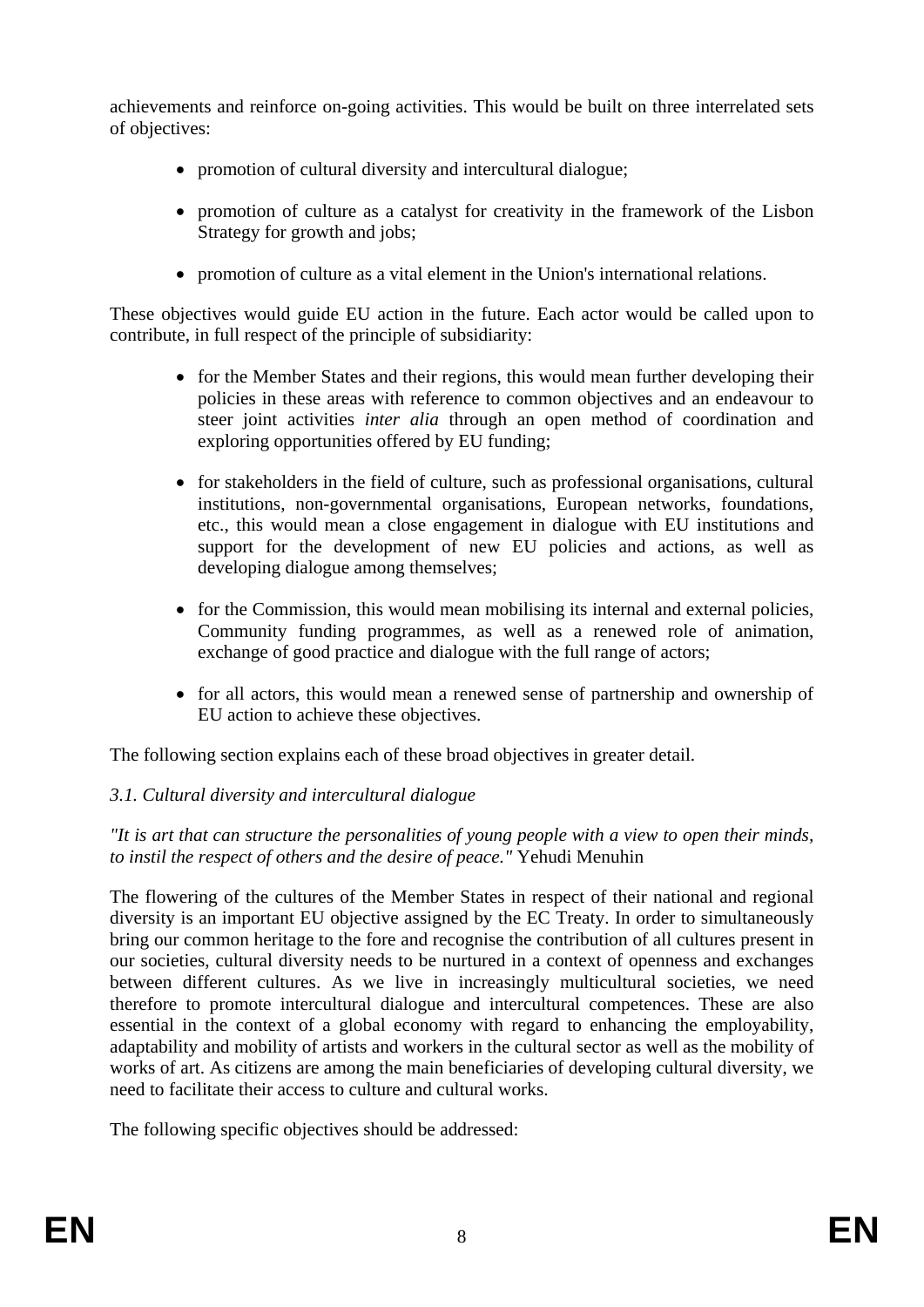- Promote the mobility of artists and professionals in the cultural field and the circulation of all artistic expressions beyond national borders:
- mobilise public and private resources in favour of the mobility of artists and workers in the cultural sector within the EU;
- promote the mobility of works of art and other artistic expressions;
- improve European coordination for aspects affecting mobility of cultural workers within the EU in order to take into account the needs resulting from short term and frequent mobility between Member States.
- Promote and strengthen intercultural competences and intercultural dialogue, in particular by developing 'cultural awareness and expression', 'social and civic competences' and 'communication in foreign languages', which are part of the key competences for lifelong learning identified by the European Parliament and Council in  $2006^{12}$

# *3.2. Culture as a catalyst for creativity in the framework of the Lisbon Strategy for growth and jobs*

# *"Intelligence is programmed for the creation of differences."* Francesco Alberoni

Cultural industries and the creative sector are substantially contributing to European GDP, growth and employment. As an illustration, a recent independent study carried out for the Commission estimated that more than 5 million people worked in 2004 for the cultural sector, equivalent to 3.1% of total employed population in EU-25. The cultural sector contributed around 2.6% to the EU GDP in 2003, with growth significantly higher than that of the economy in general between 1999 and  $2003^{13}$ . These industries and the creativity which they generate are an essential asset for Europe's economy and competitiveness in a context of globalisation.

The role of culture in supporting and fostering creativity and innovation must be explored and promoted. Creativity is the basis for social and technological innovation, and therefore an important driver of growth, competitiveness and jobs in the EU.

The following specific objectives should be addressed:

- Promote creativity in education by involving the cultural sector in building on the potential of culture as a concrete input/tool for life-long learning and promoting culture and arts in informal and formal education (including language learning).
- Promote capacity building in the cultural sector by supporting the training of the cultural sector in managerial competences, entrepreneurship, knowledge of the European dimension/market activities and developing innovative sources of funding, including sponsorship, and improved access to them.

<sup>&</sup>lt;sup>12</sup> Recommendation 2006/962/EC of the European Parliament and of the Council of 18 December 2006 on key competences for lifelong learning (OJ L 394, 30.12.2006, p. 10).

<sup>&</sup>lt;sup>13</sup> See study on the Economy of Culture in Europe, conducted by KEA for the European Commission, 2006, at http://ec.europa.eu/culture/eac/sources\_info/studies/studies\_en.html.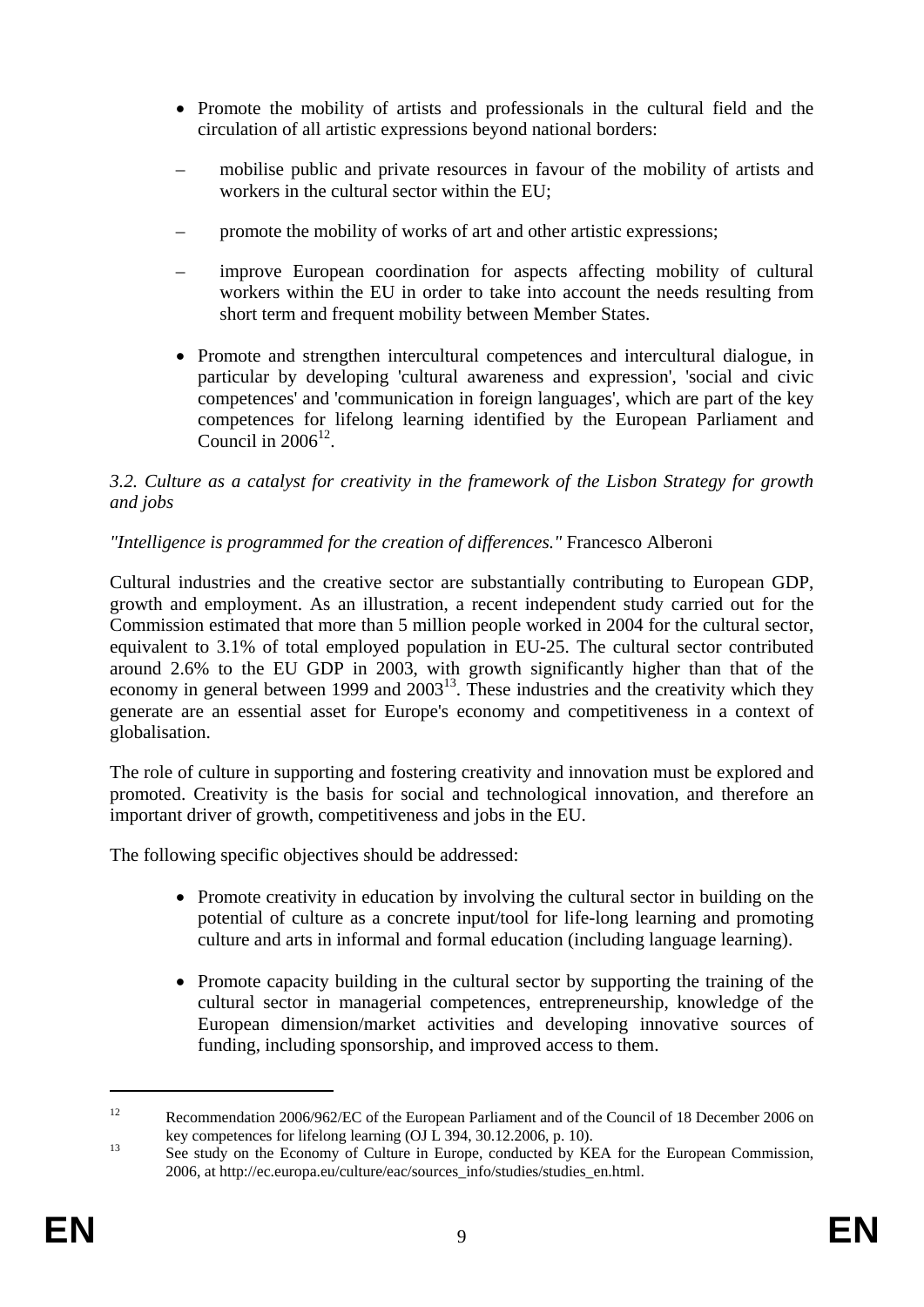• Develop creative partnerships between the cultural sector and other sectors (ICTs, research, tourism, social partners, etc) to reinforce the social and economic impact of investments in culture and creativity, in particular with regard to the promotion of growth and jobs and the development and attractiveness of regions and cities.

### *3.3. Culture as a vital element in international relations*

*"Any culture is born in mixing, in interaction, in confrontation. Conversely, it is in isolation that civilization dies."* Octavio Paz

As parties to the UNESCO Convention on the Protection and the Promotion of the Diversity of Cultural Expressions, the Community and the Member States have reaffirmed their commitment to developing a new and more pro-active cultural role for Europe in the context of Europe's international relations and to integrating the cultural dimension as a vital element in Europe's dealings with partner countries and regions. This should help promoting knowledge of and understanding for Europe's cultures throughout the world.

To achieve this integration it is crucial to develop active inter-cultural dialogue with all countries and all regions, taking advantage for example of Europe's language links with many countries. In this context, it is also important to promote the richness of cultural diversity of our partners, to serve local identities, to promote access to culture of local populations and develop an economic resource which can have a direct impact on socio-economic development.

Bearing that in mind, the EU will follow a 'twin-track' approach, consisting of:

- the systematic integration of the cultural dimension and different components of culture in all external and development policies, projects and programmes - as a means of strengthening the quality of its diplomatic efforts, and the viability and sustainability of all EU cooperation activities; and
- support for specific cultural actions and events Culture is a resource in its own right, and access to culture should be considered as a priority in development policies.

The following specific objectives should be addressed:

- to further develop political dialogue with all countries and regions in the field of culture and promote cultural exchanges between the EU and third countries and regions;
- to promote market access, both to European and other markets, for cultural goods and services from developing countries through targeted actions as well as through agreements that grant preferential treatment or trade-related assistance measures;
- to use its external and development policies to protect and promote cultural diversity through financial and technical support for, on the one hand, the preservation of and access to cultural heritage and, on the other, the active encouragement and promotion of cultural activities across the world;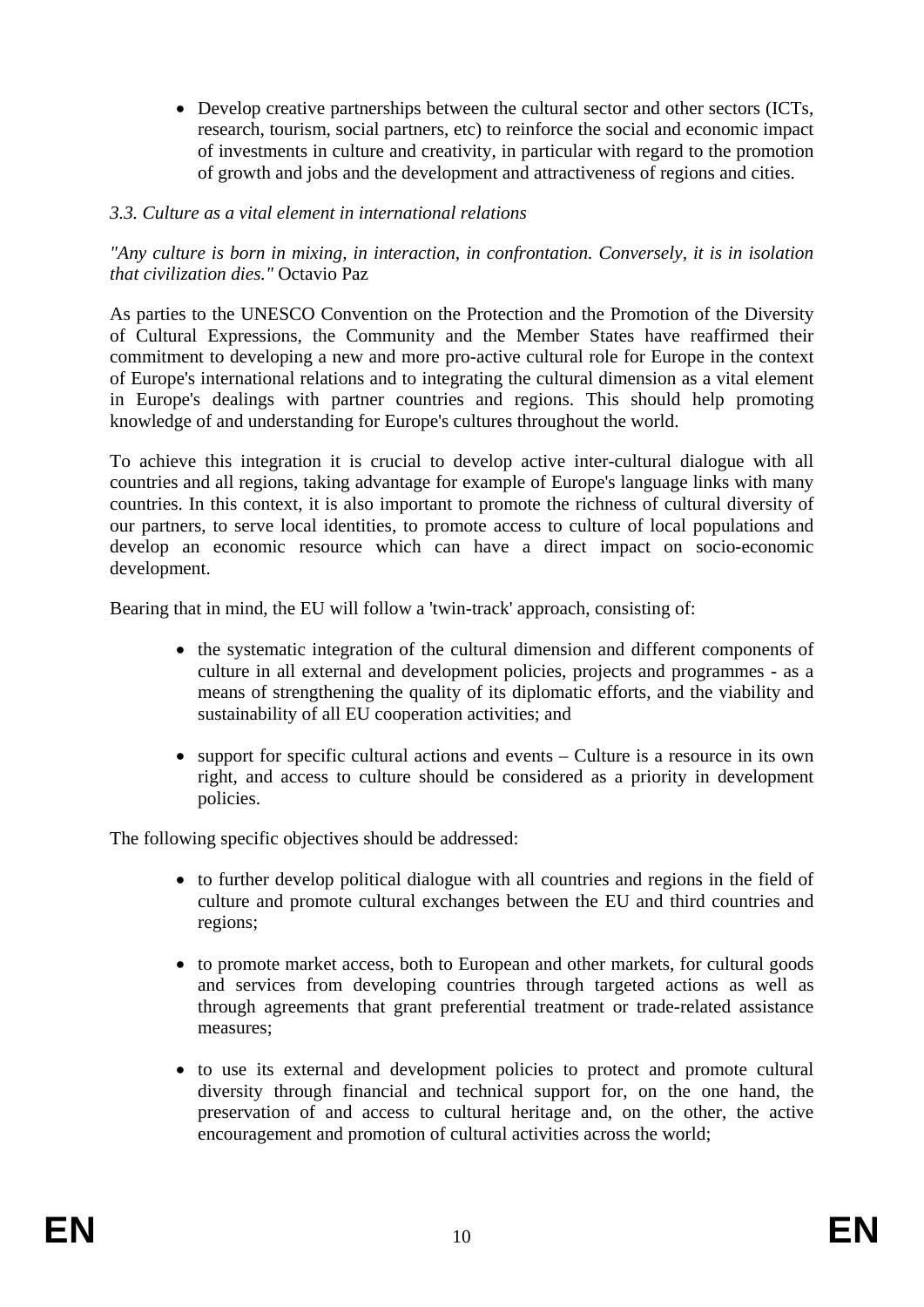- to ensure that all its cooperation programmes and projects take full account, in their design and their implementation, of local culture and contribute to increase people's access to culture and to the means of cultural expression, including people-to-people contacts. Especially important is education, including advocacy for the integration of culture in education curricula at all levels in developing countries;
- to promote the active involvement of the EU in the work of international organisations dealing with culture, and in the United Nations 'Alliance of Civilisations' process.

### **4. NEW PARTNERSHIPS AND WORKING METHODS**

In order to deliver its agenda for culture, Europe must rely on a solid partnership between all actors, which has four essential dimensions.

### *4.1. Further developing dialogue with the cultural sector*

The Commission is committed to pursuing a structured dialogue with the sector, which would provide a framework for the regular exchange of views and best practices, input into the policy-making process, follow-up and evaluation.

For reasons of legitimacy, the cultural sector should continue organising itself as far as possible in order to permit the identification of representative interlocutors. The Commission welcomes the progressive structuring already taking place with the emergence of some representative organisations as well as some cooperation structures such as a civil society platform on intercultural dialogue.

The Commission recognises, however, the special characteristics of the sector, notably its heterogeneity (professional organisations, cultural institutions with different degrees of independence, non-governmental organisations, European and non EU networks, foundations, etc), as well as the lack of communication in the past between the cultural industries and other cultural actors, and the challenges which this poses with regard to greater structuring of the sector. The effect of this has been to diminish the voice of the cultural sector at the European level.

With a view to developing a better dialogue between the Commission and these different actors, the Commission proposes the following steps:

- to undertake a mapping of the sector in order to identify and better understand the full range of its stakeholders;
- to set up a "Cultural Forum" for consulting stakeholders and to foster the emergence of a self-structuring platform or a set of stakeholder platforms;
- to encourage the expression of representative views by individual artists and intellectuals at the European level ("cultural ambassadors"), including exploring the opportunity and feasibility of an on-line virtual European forum allowing for the exchange of views, artistic expression and reaching out to citizens;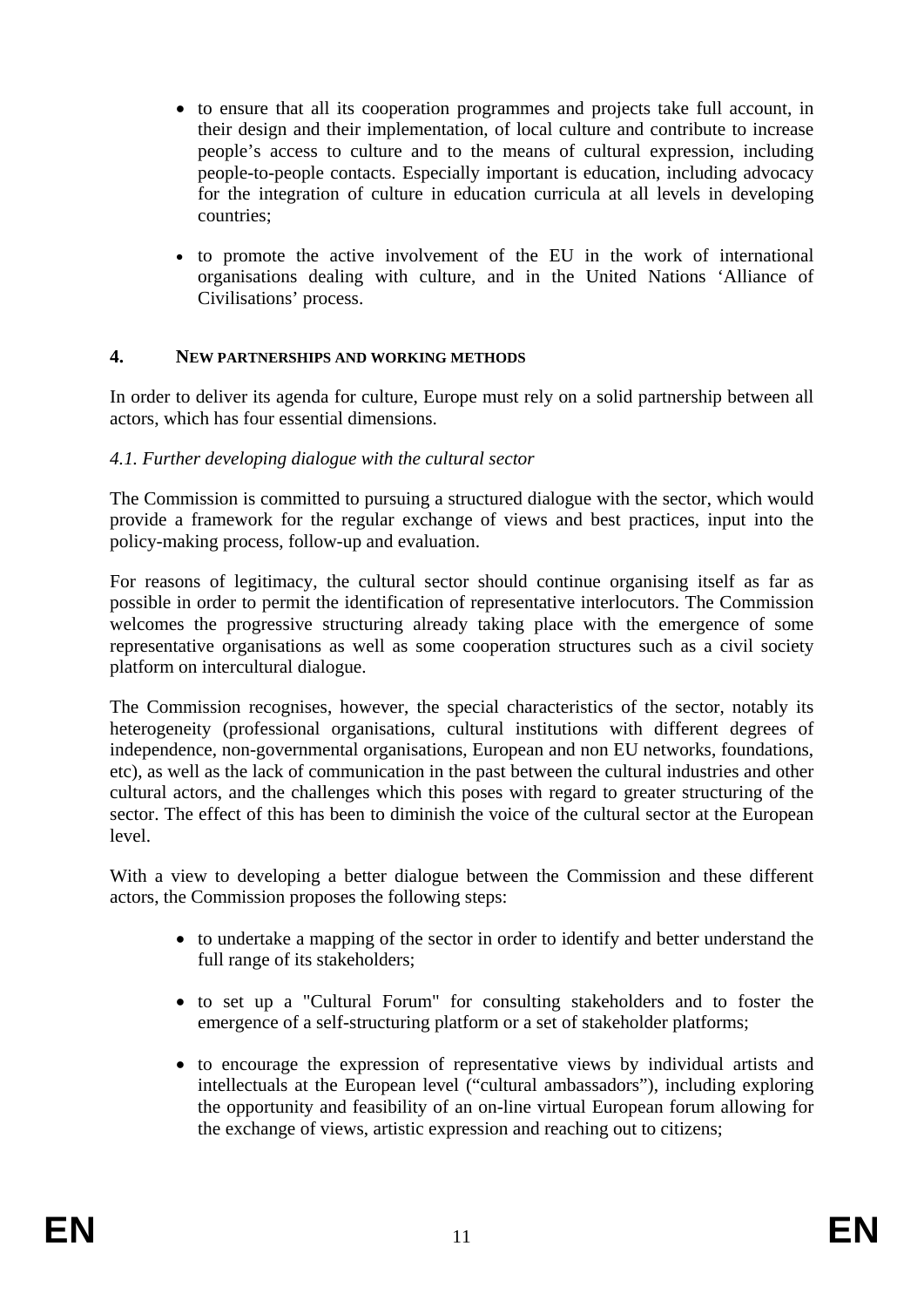- to encourage social partners in the cultural sectors to further develop their autonomous social dialogue under Articles 138 and 139 of the Treaty. On this basis, sectoral social dialogue committees already exist for the live performing arts and the audiovisual sector;
- to bring a cultural dimension to European public debates by using the representations of the Commission. Putting culture at the centre stage will enhance dialogue and reach out to new audiences.

# *4.2. Setting up an open method of coordination*

As mentioned earlier, the Member States adopted a joint work plan in the Council for 2005- 2007. The work plan now needs to be renewed and the Commission believes that the time is ripe for Member States to take their cooperation one step further, by using the open method of coordination (OMC) as a mechanism to do so, in a spirit of partnership.

The OMC offers an appropriate framework for cooperation in the field of culture between the Member States. It is a non-binding, intergovernmental framework for policy exchange and concerted action suitable for a field such as this, where competence remains very much at Member State level. It consists of agreeing common objectives, regularly following up progress towards them and exchanging best practice and relevant data in order to foster mutual learning.

OMC exist in the fields of employment, social protection, education and youth. The OMC in these areas have helped to strengthen Member States' policy making, as regular participation in a European process raises the profile of these policies at the national level and creates an additional stimulus for them. It also enables Member States to learn from one another. And it allows the actors in these policy fields to have a voice at the European level which they would not otherwise have.

It is essential, however, for the special features of the cultural sector to be fully taken into account in the design of an OMC in this area. In a spirit of partnership with Member States, this implies adopting a flexible approach, entailing the setting of general objectives with a light regular reporting system.

The Commission proposes that acting on the basis of this Communication, the Council of Ministers endorses the objectives suggested above, setting priorities and agreeing on a biennial follow-up exercise. As part of this exercise, the Commission would draft a joint report with high level representatives of Member States every two years summarising main issues and trends and discussing progress across Member States with regard to the common objectives.

Member States would be encouraged to fully associate local and regional authorities and national cultural stakeholders in the follow-up process and to describe in their national reports how they have been involved. At EU level, the Commission would involve stakeholders in the process through the Cultural Forum indicated above. In the year preceding the publication of the report, the Commission would organise a meeting in order to gather inputs from civil society.

The European Parliament, the European Economic and Social Committee and the Committee of the Regions should be involved in the process.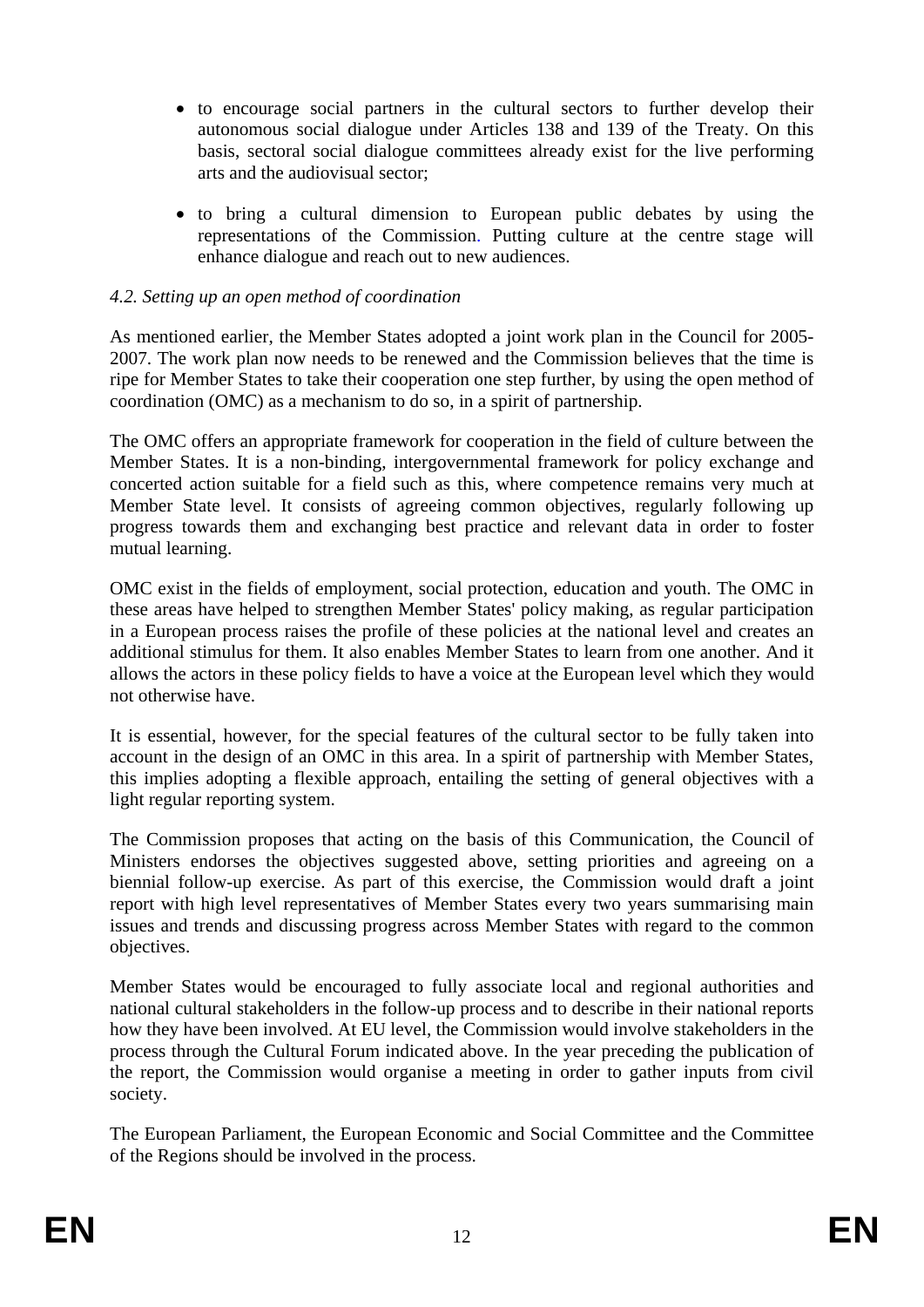In pursuing the objectives of external relations, the relevant external EU framework, including the Foreign Affairs Ministers, would be involved as appropriate. The Commission would seek, together with the Member States, to increase EU-wide coordination of activities regarding cultural cooperation. This would include the identification and exchange of best practices. The preparation of Country Strategy Papers and Joint Assistance Strategies would continue to be a focus for enhanced coordination and harmonisation efforts.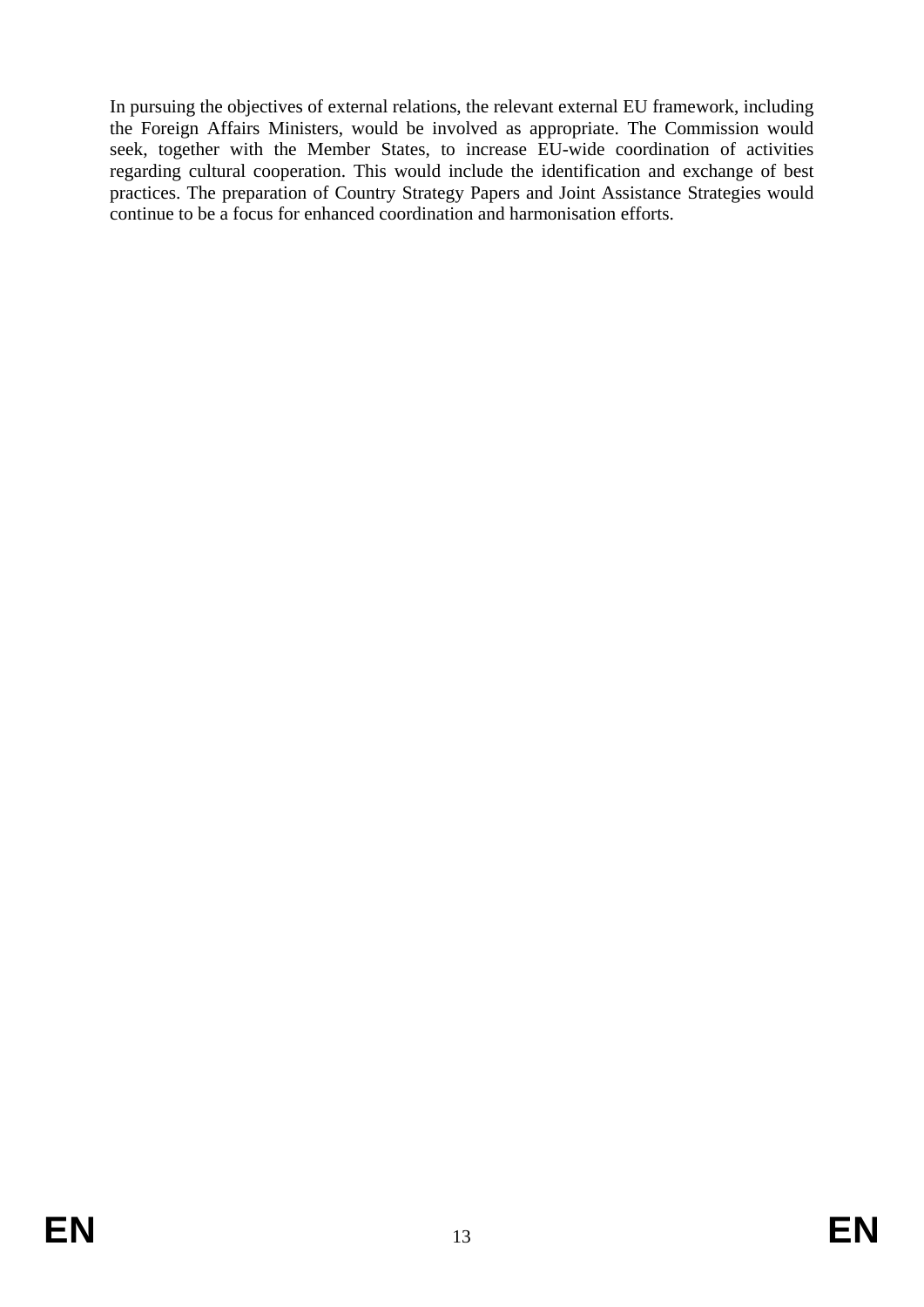### *4.3. Supporting evidence-based policy-making*

The Commission will play a supporting and coordinating role, where appropriate, in relation to each of the above objectives and the proposed OMC.

The pursuit of the above objectives implies improving understanding of the contribution of the cultural sector to the Lisbon agenda in order to facilitate evidence-based policy. It involves sharing existing data, case studies, cooperation on evaluation and impact analysis methodologies. However it also requires reviewing and, where necessary, improving national statistical information and ensuring better comparability of national statistics, coordinated by Eurostat.

In this context, the Commission will launch a series of studies and inter-service cooperation, to support the proposed objectives and evidence-based policy-making and actions. It will stimulate the networking of actors involved in impact assessment and cultural policy evaluation at European, national, regional or local level.

### *4.4. Mainstreaming culture in all relevant policies*

Article 151(4) of the EC Treaty calls on the Community to take cultural aspects into account in its action under the other provisions of the Treaty, in particular in order to respect and promote the diversity of its cultures.

To better serve this task, the Commission shall strengthen its internal inter-service coordination and deepen its analysis of the interface between cultural diversity and other Community policies in order to strike the right balance between different legitimate public policy objectives, including the promotion of cultural diversity, when making decisions or proposals of a regulatory or financial nature. For example, the Commission has recently created a new inter-service group to this effect.

With regard to the external dimension, particular attention is paid to multi- and intercultural and inter-religious dialogue, promoting understanding between the EU and international partners and reaching out increasingly to a broader audience in partner countries. In this context, education and particularly human rights education play a significant role. The new Erasmus Mundus programme will contribute to this. The Commission supports dialogue and culture-related activities in the framework of the European Neighbourhood Policy (ENP), the "Investing in People" programme, institutions such as the Anna Lindh Foundation in the Euro-Mediterranean region, as well as within the UN Alliance of Civilisations. With some partner countries in the ENP region, in Asia and elsewhere, specific cultural cooperation programmes are established (like the Culture Fund for India). These activities are of an interdependent nature.

In order to efficiently support cultural specific actions in ACP countries, the European Commission is proposing to create a EU-ACP Cultural Fund as a joint European contribution to supporting the distribution and in some cases the production of ACP cultural goods. This Fund will encourage the emergence of local markets and industries, thus facilitating and encouraging the access of local people to culture and to the various means of cultural expression, and will also increase the access of ACP cultural goods to European markets through a better access to distribution networks and platforms in the EU.